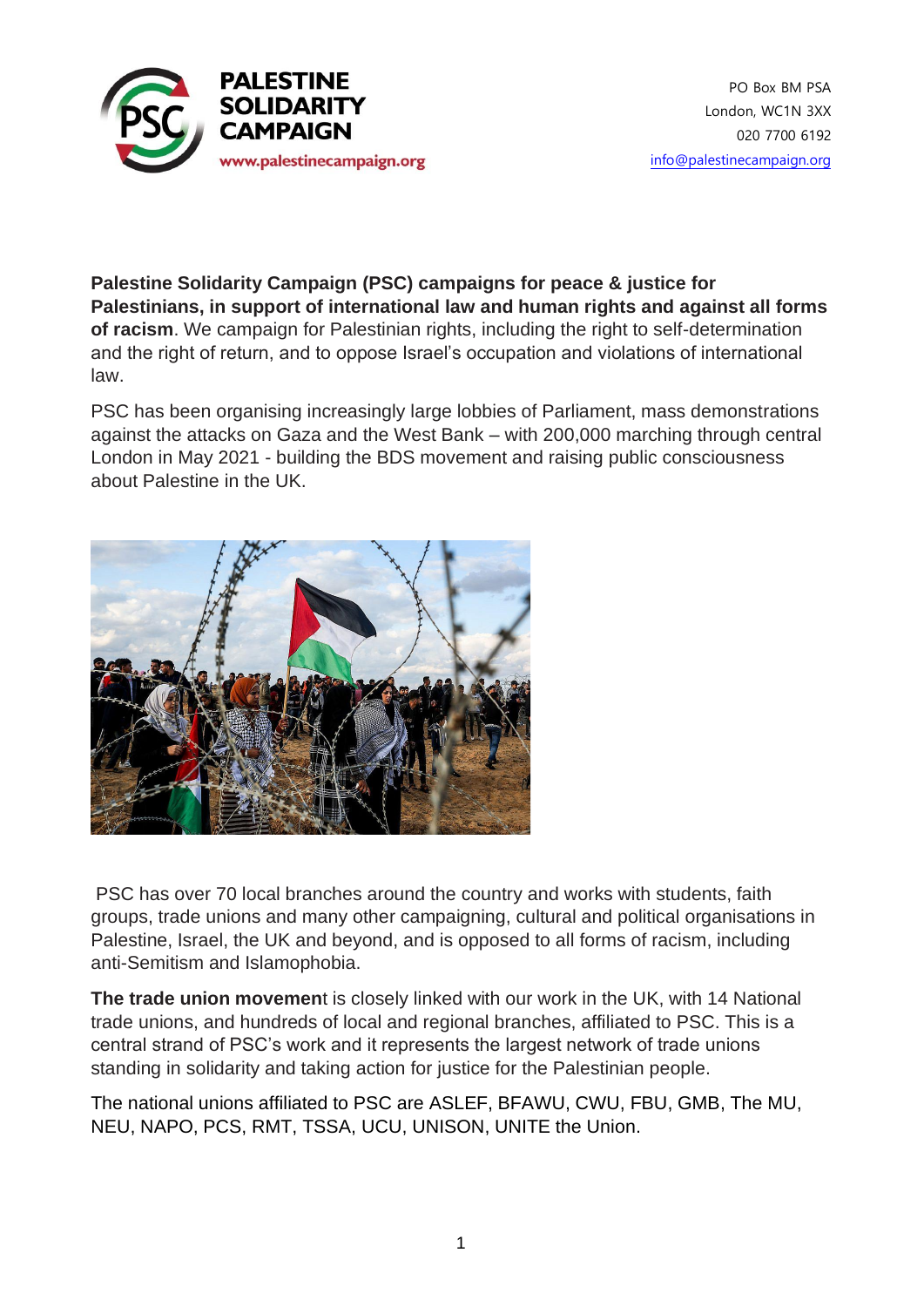



**Palestinian workers** and their families face injustice and oppression in all aspects of their daily lives, living and working under the Israeli imposed apartheid regime and military occupation.

That same system is responsible for huge levels of unemployment in the occupied territory, in turn forcing Palestinian workers to find insecure employment in the illegal Israeli settlements or in Israel. There they face, among other things, poor working conditions, low wages, and very little in terms of social protection. Furthermore, these workers will have to cope with the added humiliation of having to queue at Israeli checkpoints and border crossing, sometimes for hours in the middle of the night, as well as long, and sometimes dangerous, journeys to and from their workplace.

**Now more than ever, we must stand in solidarity with the Palestinian people. Join us and affiliate to PSC now to support our crucial work for justice and equality in Palestine.**

## **WHAT YOU CAN DO**

Help us build a mass movement and take action today:

- Affiliate your trade union branch to PSC www.palestinecampaign.org/affiliate-to-PSC
- Get involved in one of 70 local PSC branches around the country
- Raise the issue of Palestine in your branch and regional organisation. We can supply resources and speakers
- Join our events, such as our lobbying of Parliament, demonstrations and talks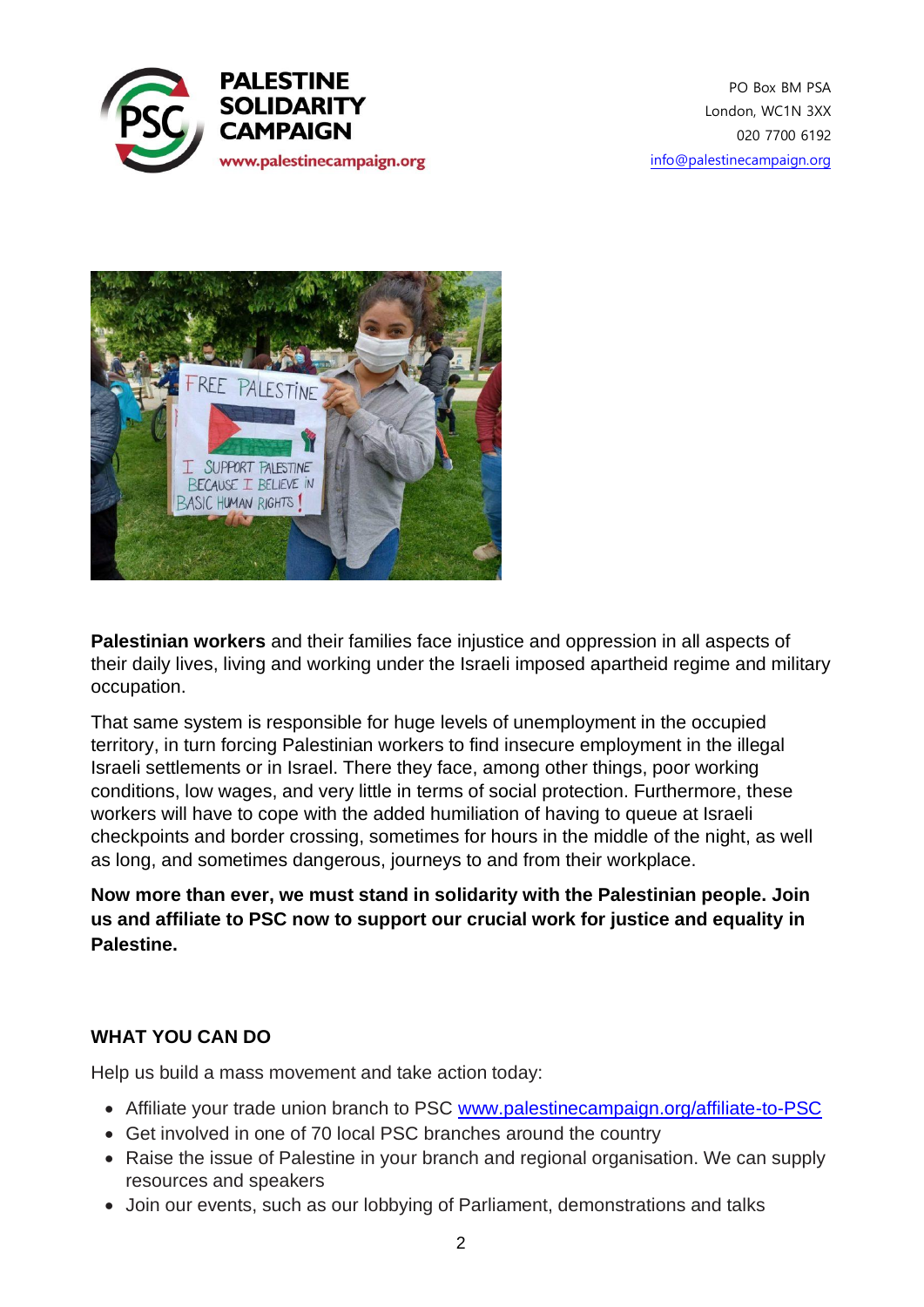

- Tell your MP to take action, use our easy e-tools on the PSC website
- Follow PSC on Facebook and Twitter @PSCupdates



## **FIND OUT MORE**

Resources:

Factsheets and leaflets - www.palestinecampaign.org/resources/

Your local PSC Branch - www.palestinecampaign.org/get-involved/branches

Campaigns:

Child Prisoners - www.palestinecampaign.org/campaigns/child-prisoners-2

Boycott PUMA - www.palestinecampaign.org/campaigns/puma

Amnesty International report: *Israel's Apartheid against Palestinians: Cruel System of Domination and Crime against Humanity*